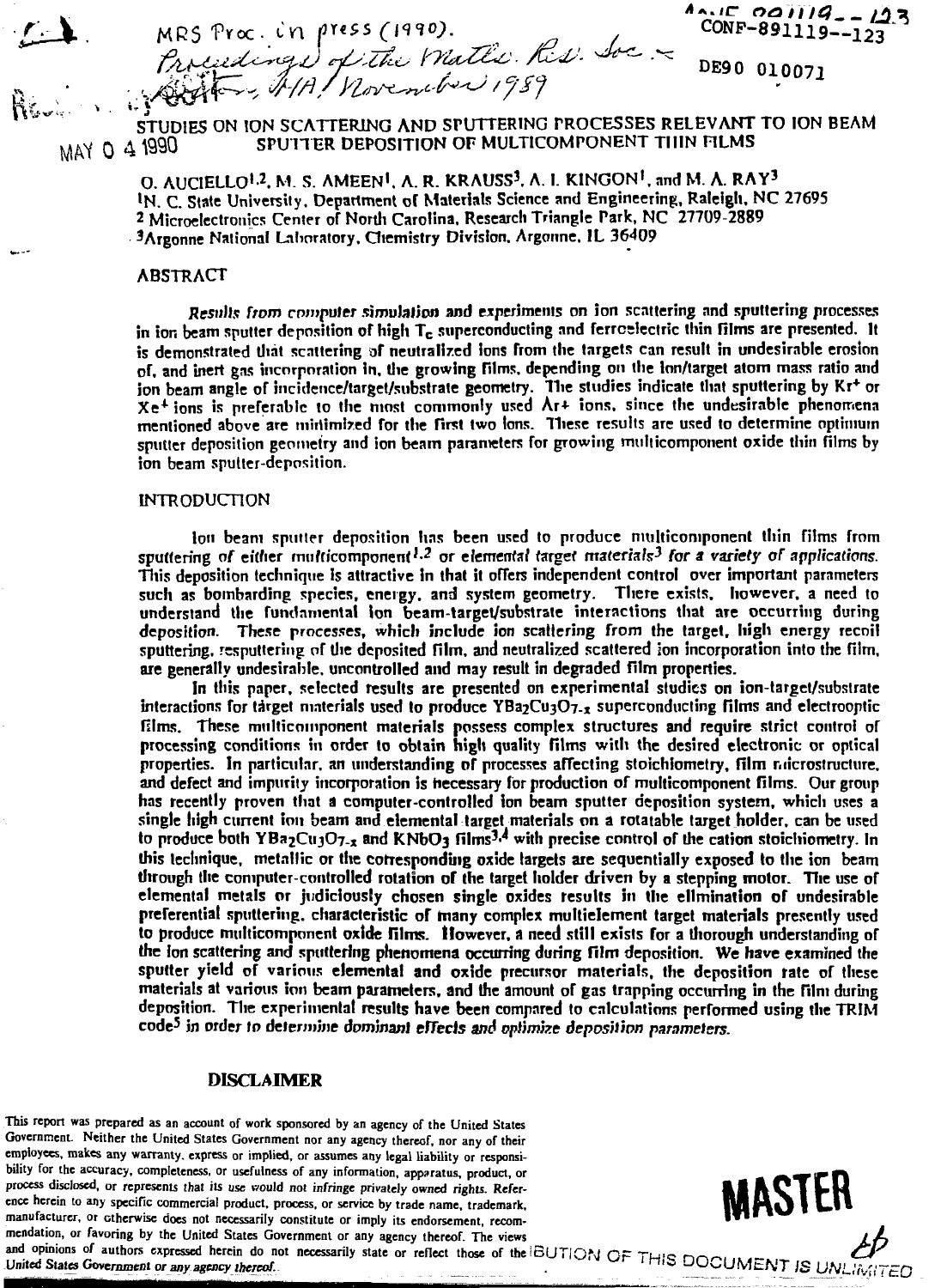#### **EXPERIMENTAL**

**Experiments were performed in a turbopumped stainless steel chamber with a base pressure of 1.0 x 10 <sup>7</sup> torr. Ihe Ion beam was produced by a Kaufman-type ion source with collimated** extracting grids. The ion source was typically operated at 1.4 keV and 25 mA, except where noted. **High purity Ar. Kr. or Xe gas was introduced via a mass flow controller at 2.0 seem, resulting in an operating pressure of 1.0-5.0 x 10 <sup>4</sup> torr with the ion beam orf. High purity Cu, Y. Ba. and Nb materials were used for the metallic targets, while KO2 pellets were made by cold pressing high purity powder in a nitrogen atmosphere.**

**The measurements were made using tlie deposition geometry shown in Figure I. Films were deposited on glass slides or on silicon, in the case of barium, at the 30°. 60°. and 90° positions indicated In Figure I. with the target/ion beam angle at either 45" or near normal incidence. Deposition rates were determined either by profilometry of the deposited films or by dynamic measurements with a quartz crystal resonator located in the appropriate position. A comparison of the two techniques yielded identical results for Cu films.**



**Figure t. System geometry used for measuring deposition rates and for determining gas trapping. The sketch above shows the ion beam impacting at 45° to the target surface normal.**

**Gas trapping studies were performed wkh secondary ion mass spectrometry (SIMS) using a Cameca instrument. Depth profiles of Ar, Kr, and Xe were obtained from different samples, and relative values were established at the 3O°/60<sup>n</sup> /90° positions indicated in Figure 1.**

### **SPUTTERING AND SCATTERING PROCESSES IN SUPERCONDUCTING FILMS**

**Figure 2 shows the net deposition rate of Cu and Y for both 45° and near normal ion beam incidence as a function of substrate relative to the incoming ion beam (see Fig. 1). The data indicates a larger net deposition at the 90° position for 45° ion beam incidence. The deposition rate is greater for the case of bombardment with the higher ion mass, as may be expected from sputtering theory<sup>6</sup>** and experiments<sup>7</sup>. The reason for the slight increase in the measured deposition rate at the 90<sup>o</sup> **position for the near normal Ar+and Kr\* bombardment of Y is presently unclear. Further experiments** are being performed to confirm whether this increase is real, as a trend more like the one observed for **the Cu case should occur, considering the irradiation geometry and the expected angular distribution of the sputtered flux.**

**The amount of Ar gas incorporated into llie films, as determined by SIMS, is shown in Figure 3. The beam - target angle was 45° with respect** *io* **the target normal, as shown in Figure 1. Films were deposited at all positions (3O°/6O°/9O°) simultaneously to minimize run-to-run deviations. While this measurement does not give a direct determination of the ion scattering processes that are occurring during deposition, a qualitative understanding may be gained by correlating the data with** computer simulations presented below. Inspection of the data in Figure 3 shows that the amount of **Ar trapped in the films decreases from Ihe 90° lo Ihe 30° position. Ihe effect being stronger for Ihe Ba case. Measurement for Xe+ bombardment indicated an almost negligible trapping in Ihe same**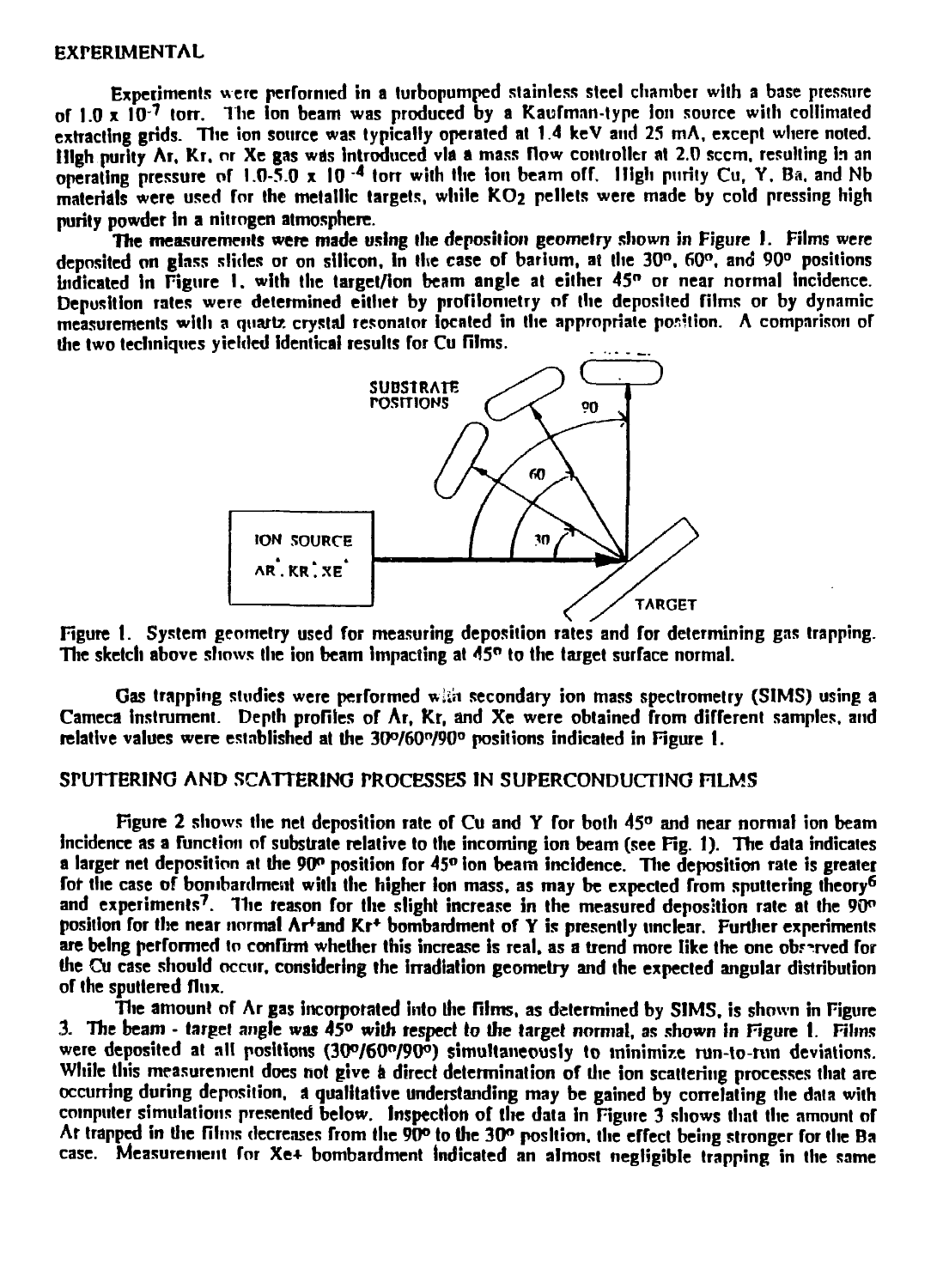materials, while measurements of Kr trapping are underway. The quantification of the SIMS data is, however, difficult, due <sup>1</sup> part to large matrix effects which may alter the relative intensity of the relative intensity of the signal measured. $8$ Therefore we here consider only the relative trends observed. quantitative study will be undertaken using standard Ar<sup>+</sup> implanted samples.



Figure 2. Deposition rate of Cu and Y films at both 45° and normal ion beam incidence at 30°, 60°, and 90° positions relative to the ion beam (See Figure 1).



Figure 3. SIMS data showing relative amount of Ar gas incorporated into Cu, Y, and Ba films. Steadystate SIMS count levels were used. The Ar and Ca peaks were not resolvable in the system used for these analyses. Therefore, the CsAr+ (mass 173) peak was monitored, and energy spectra were taken at various stages during the profiling to assure that a sharp peak, characteristic of the easily dissociable CsAr+ molecule, was observed, rather than the long tailed peak, which would appear if CsCa molecules were being produced. Details of this analysis will be published elsewhere.

In addition to the experimental results, we have performed computer simulations of the sputtering and scattering processes to establish qualitative correlations with the former. The TRIM code<sup>5</sup> has been used to generate the data presented in Figures 4-5.

Figure 4 shows the results of TRIM calculations for the sputtering yield  $(Y_s)$  of Y and Cu as a function of the ion beam energy for 45<sup>o</sup> incidence; the trends for normal incidence being similar, although with slightly lower  $Y_s$  values<sup>9</sup>. The calculations for Ba, not shown here, are very similar to Cu in shape and magnitude<sup>9</sup>. As may be expected,  $Y_s$  depends on the ion/target mass ratio and ion beam angle of incidence. However, the sputter yield for Kr+ is seen to be closer to that for Xe+ even though the mass of Kr (80 amu) is nearer to Ar (40 amu) than to Xe (131 amu). This indicates that the sputter yield will probably increase slowly as ion mass increases for these target materials, and only little advantage is gained when increasing the mass of bombarding ions from Kr to Xe.

A calculation for the number of neutralized ions scattered from Ba, as a function of the energy of the scattered species, is shown in Figure 5 for 45° Ar<sup>+</sup> ion beam incidence. This represents the most unfavorable case wuh respect to ion/target mass ratio. (Calculations for Cu and Y have recently been published elsewhere<sup>9</sup>). The model predicts a significant percentage of high energy (initial beam energy 1.4 keV) Ar species scattered from the Ba, but predicts a smaller number of scattered Kr and Xe species from Ba. This result is to be expected based on the masses of the incident ions and target atoms. The model also predicts a smaller number of high energy Kr and Xe species scattered from both Y and Ba. These scattered energetic species can produce erosion of the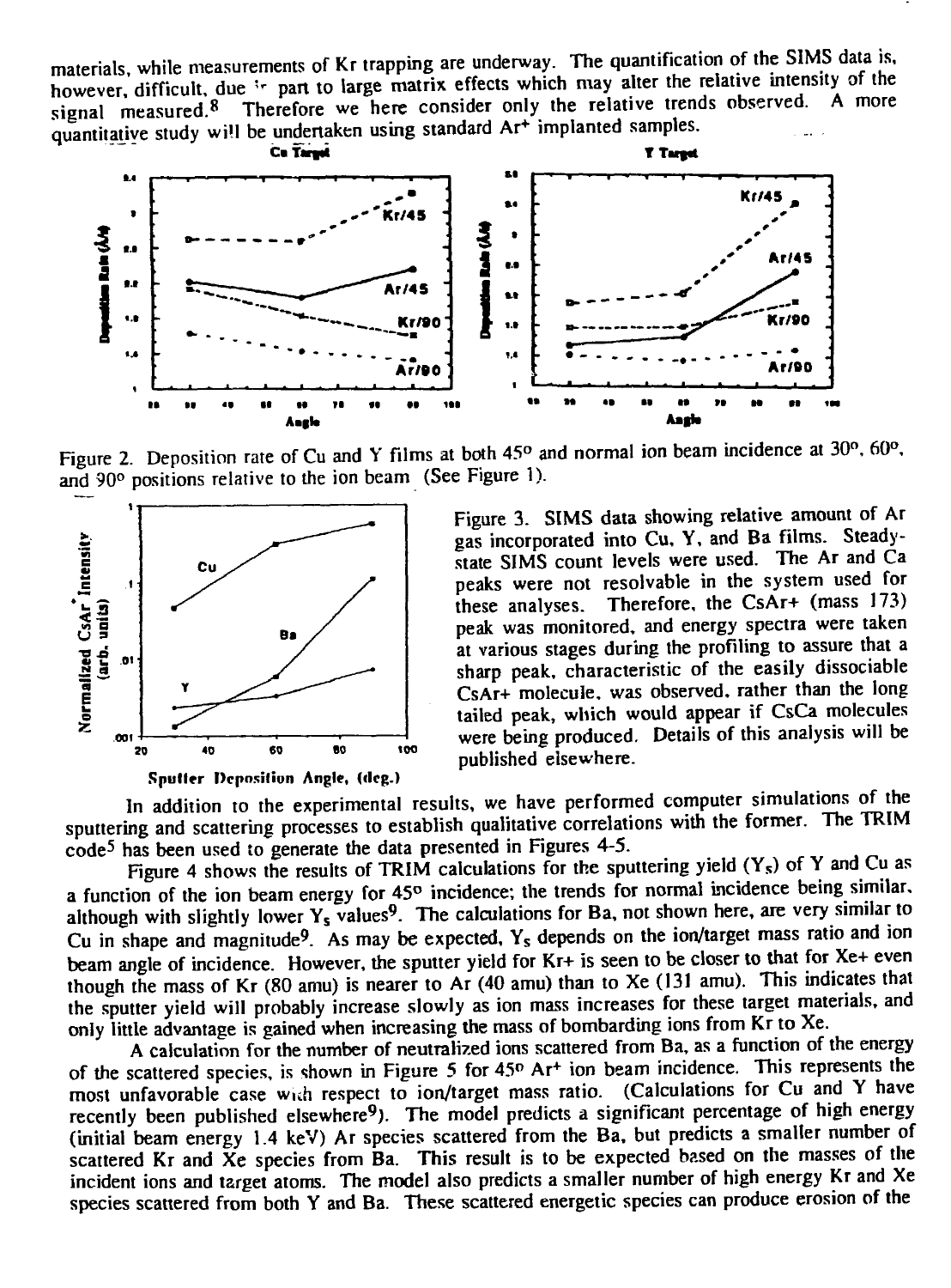**growing films and be Incorporated into them, which can affect their stoichiometry, microstmcture, and quality.**



Figure 4. Sputtering Yields (Y<sub>s</sub>) vs. beam Figure 5. Ion scattering yield vs. energy of the energy for Ar<sup>+</sup>, K<sub>r</sub><sup>+</sup> and Xe<sup>+</sup> ion bombardment of Cu and Y at 45° beam incidence with respect to **the target surface normal.**

scattered species for Ar<sup>+</sup> Ion bombardment of Ba<br>at 45° angle of incidence.

# **SPUTTERINO AND SCATTERING PROCESSES IN FERROELECTRIC THIN FILMS**

**The analysis of ion scattering and sputtering of the precursor target materials for the production of ferroelectric KNbOj is presented in a simitar fashion to the case of the superconducting material. Further information on the growth and analysis of this material by ion beam sputtering has** been published elsewhere<sup>4</sup>. The use of the superoxide KO<sub>2</sub> as one of the precursors complicates the **analysis because of secondary, uncontrolled processes that take place during the sputter erosion of the target. These processes can include target charging, preferential sputtering of a particular element, leading to altered surface stoichiometry, and formation of severe surface morphology. Kelly** has reviewed sputtering of oxide materials in detail<sup>8</sup>. We discuss the implications of these **processes in the analysis of our experiments and simulations.**

The deposition rates of Nb and KO<sub>2</sub> as a function of substrate position are shown in Figures 6 **and 7 respectively. The trend for Nb deposition is similar to that observed in the deposition or metallic materials used for synthesizing high Tc superconducting films'. The deposition rate for the oxide shows much larger scatter In the data than does the metal. The general trend seems to be the same as in the metals, but the error and reproducibUity is probably due to factors mentioned in the previous paragraph.**

**The computer simulations for ion scattering versus the energy of scattered species are** presented for Nb and KO<sub>2</sub> in Figure 8. The deposition rate, and scattering of incident ions from Nb exhibit analogous trends to those observed for the metals related to high T<sub>e</sub> superconducting films. **This result Is not surprising considering the various masses or the materials involved. The number of scattered Ar species is very small in the case of Ar tncidenct on KO2. indicating very efficient energy transfer to the target atoms for this case. The use of Kr<sup>+</sup> or Xe\* Ions minimizes the amount of scattered species, which has led to successful production of relatively high quality epitaxial KNbOj films on (100) MgO. We believe that this success was due to a large extent to an optimized deposition geometry, where undesirable ion scattering effects were minimized.**